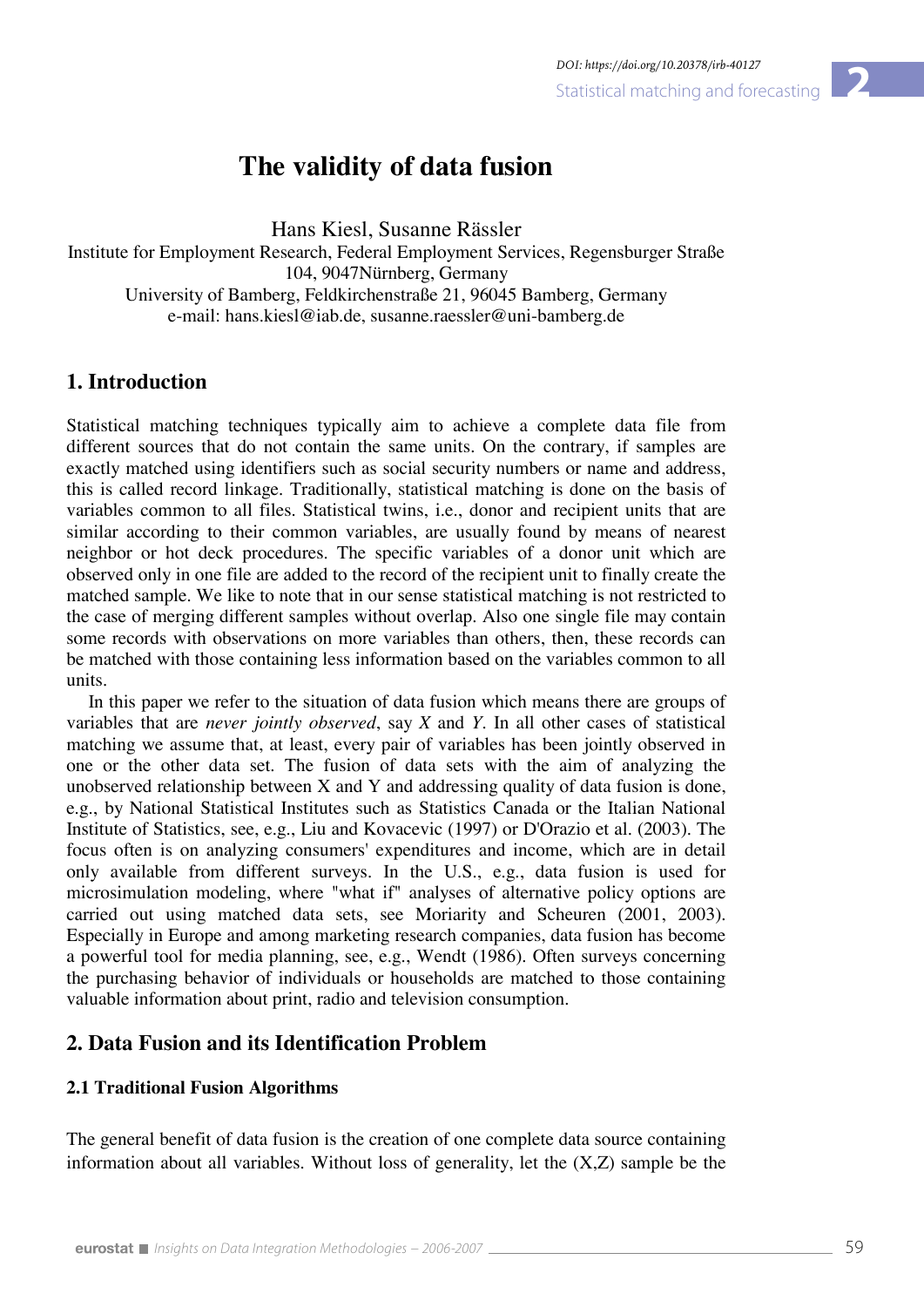recipient sample *B* of size  $n_B$  and the *(Y,Z)* sample the donor sample *A* of size  $n_A$ . The traditional matching procedures determine for every unit  $i, i = 1,..., n<sub>B</sub>$ , of the recipient sample with the observations  $(x_i, z_i)$  a value *y* from the observations of the donor sample. Thus, a composite data set  $(x_1, \tilde{y}_1, z_1)$ ,  $(x_{n_B}, \tilde{y}_{n_B}, z_{n_B})$  with  $n_B$  elements of the recipient sample is constructed. The main idea is to search for a statistical match, i.e., for a donor unit *j* with  $(y_j, z_j) \in \{(y_1, z_1),..., (y_{n_A}, z_{n_A})\}$  whose observed data values of the common variables  $z_j$  are identical to those  $z_i$  of the recipient unit *i* for  $i = 1,...,n_B$ . Notice that  $\tilde{y}_i$  is not the true *y*-value of the *i*-th recipient unit but the *y*-value of the matched statistical twin. In the following, all density functions (joint, marginal, or conditional) and their parameters produced by the fusion algorithm are marked by the symbol  $\sim$ . Notice that  $\tilde{Y}$  is called fusion or imputed variable herein.

 A typical matching algorithm chooses randomly among all possible statistical matches for each recipient unit *i* (i.e. among all  $(y_i, z_j)$  with  $z_j = z_j$ ); we shall call this the ideal case thereafter. In reality, not every recipient allows for an exact match in the common variables; therefore some nearest neighbor rules are usually imposed. There are very sophisticated fusion techniques in practice; for an overview see Rässler (2002).

 In order to judge the quality of any data fusion procedure, it is essential to study how the true (only partially known) distribution  $f(x, y, z)$  and the fusion distribution  $\widetilde{f}(x, y, z)$  are related. In the ideal case, it can be shown that the joint distributions of *X* and *Z* and of *Y* and *Z* are unaltered by the matching algorithm. The overall joint distribution satisfies

$$
\widetilde{f}_{X,Y,Z}(x,y,z) = f_{X,Z}(x,z) \cdot f_{Y|Z}(y \mid z);
$$

see Rässler (2002) for technical details. Obviously, the fusion distribution equals the true distribution if and only if  $f_{Y|X,Z} = f_{Y|Z}$ , i.e., if *Y* and *X* are conditionally independent given *Z*. This implicit assumption of traditional algorithms was first pointed out by Sims (1972); see also Rodgers (1984) for an enlightening discussion.

 Rässler and Fleischer (1998) show that in the ideal case, the fusion covariance between *X* and *Y* is given by

$$
\widetilde{\mathrm{cov}}(X,Y) = \mathrm{cov}(\mathrm{E}(X \mid Z), \mathrm{E}(Y \mid Z)).
$$

Because in general,

$$
cov(X, Y) = E(cov(X, Y \mid Z)) + cov(E(X \mid Z), E(Y \mid Z))
$$

holds, the fusion covariance  $c\tilde{o}v(X, Y)$  equals the true covariance, if and only if  $E(cov(X, Y | Z)) = 0$ , i.e., if *X* and *Y* are on the average conditionally uncorrelated given *Z*. Notice that variables which are conditionally independent are also conditionally uncorrelated and, of course, on the average conditionally uncorrelated, but not vice versa in general. If *f* is multinormally distributed, however, these concepts coincide,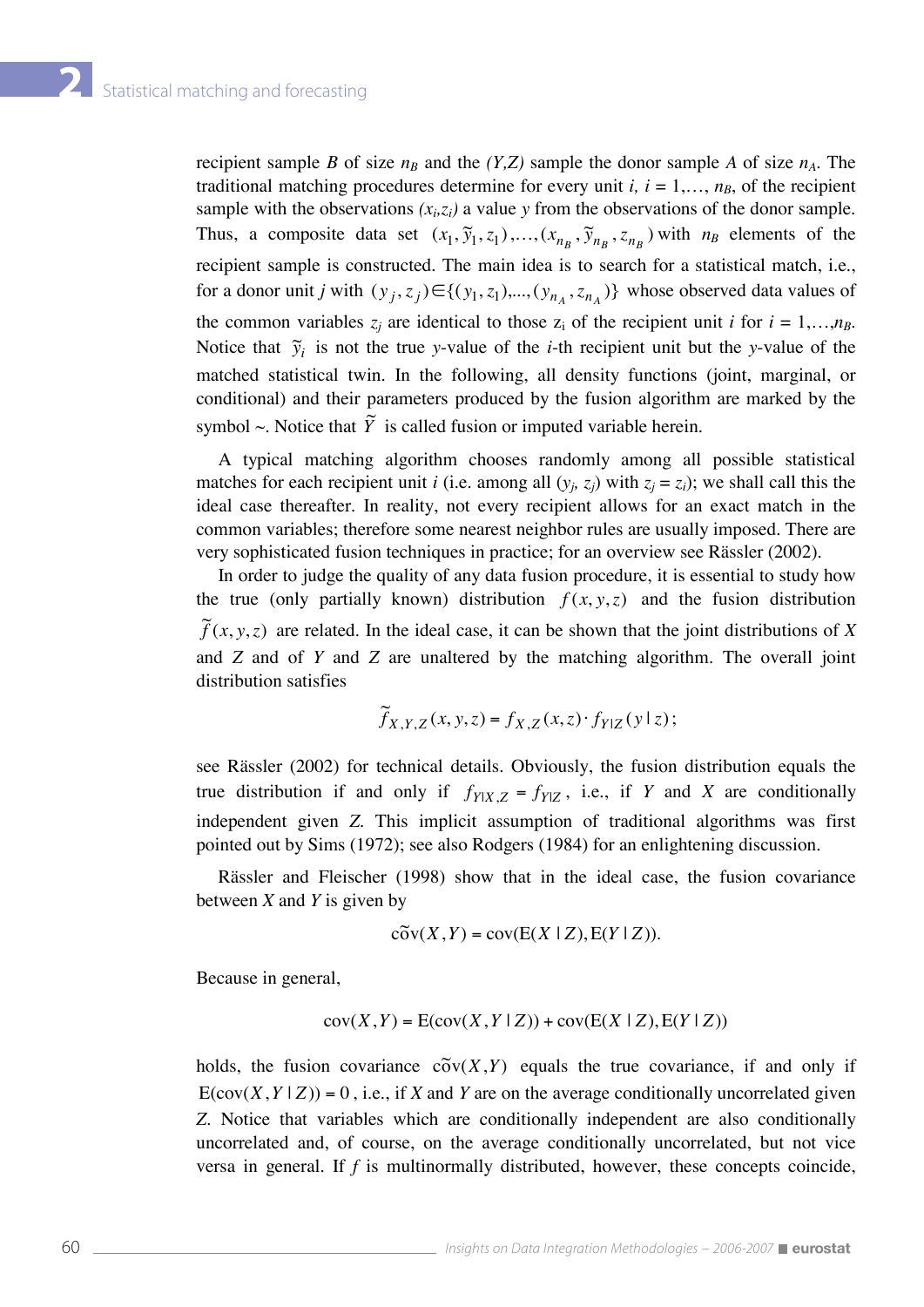since in this case the conditional covariance  $cov(X, Y|Z = z)$  is given by  $cov(X, Y) - cov(X, Z) var(Z)^{-1} cov(Z, Y)$ , which is independent of *z*.

 With small sample sizes, the ideal case is seldom observed. However, simulation studies have shown that these derivations are even approximately valid, if nearest neighbour algorithms are applied (see Rässler 2002).

 Summing it up: Traditional algorithms produce fusion data sets which reflect the true joint distribution only in the case of conditional independence of *X* and *Y* given *Z*. The true covariance structure is retained in the fused file only in the case of *X* and *Y* being on the average conditionally uncorrelated given *Z*. The question that naturally arises is: can we learn from the data, whether these assumptions are met?

## **2.2 The Identification Problem of Data Fusion**

#### 2.2.1. Joint Distributions

Data fusion initially is connected to an identification problem concerning the joint distribution and the association of the specific variables that are never jointly observed. For every pair of specific variables  $(X_i, Y_j)$ , the marginal joint cumulative distribution function  $F_{X_i, Y_j}(x, y)$  is bounded by the Fréchet-Hoeffding inequality, although it is usually not very informative:

$$
\max \{ F_{X_i}(x) + F_{Y_j}(y) - 1, 0 \} \le F_{X_i, Y_j}(x, y) \le \min \{ F_{X_i}(x), F_{Y_j}(y) \}. \tag{1}
$$

With common variables *Z* these bounds can be slightly improved, since the same inequalities are valid for the conditional distributions either (Ridder and Moffitt 2006):

$$
\max \{ F_{X_i|Z=z}(x \mid Z=z) + F_{Y_{j|Z=z}}(y \mid Z=z) - 1, 0 \} \le F_{X_i, Y_j|Z=z}(x, y \mid Z=z)
$$
  

$$
\le \min \{ F_{X_i|Z=z}(x \mid Z=z), F_{Y_j|Z=z}(y \mid Z=z) \}.
$$

Taking expectations over *Z*, we have

$$
E\left(\max \left\{F_{X_i|Z=z}(x \mid Z=z) + F_{Y_{j|Z=z}}(y \mid Z=z) - 1, 0\right\}\right) \le F_{X_i, Y_j}(x, y) \le E\left(\min \left\{F_{X_i|Z}(x \mid Z), F_{Y_j|Z}(y \mid Z)\right\}\right) \tag{2}
$$

While  $F_{X_i}$  and  $F_{Y_j}$  might be estimated with sufficient accuracy from the samples, this is probably not always true for the expectations in (2), especially in the case of continuous *Z*. Thus, in practice the unconditional bounds might be the more reliable choice, although the lower and upper bounds are usually quite far apart and therefore rather useless in reality. The lesson to be learned is, by means of the observed data we are not able to decide which joint distribution (given that it lies within the Fréchet-Hoeffding bounds) could have generated the data.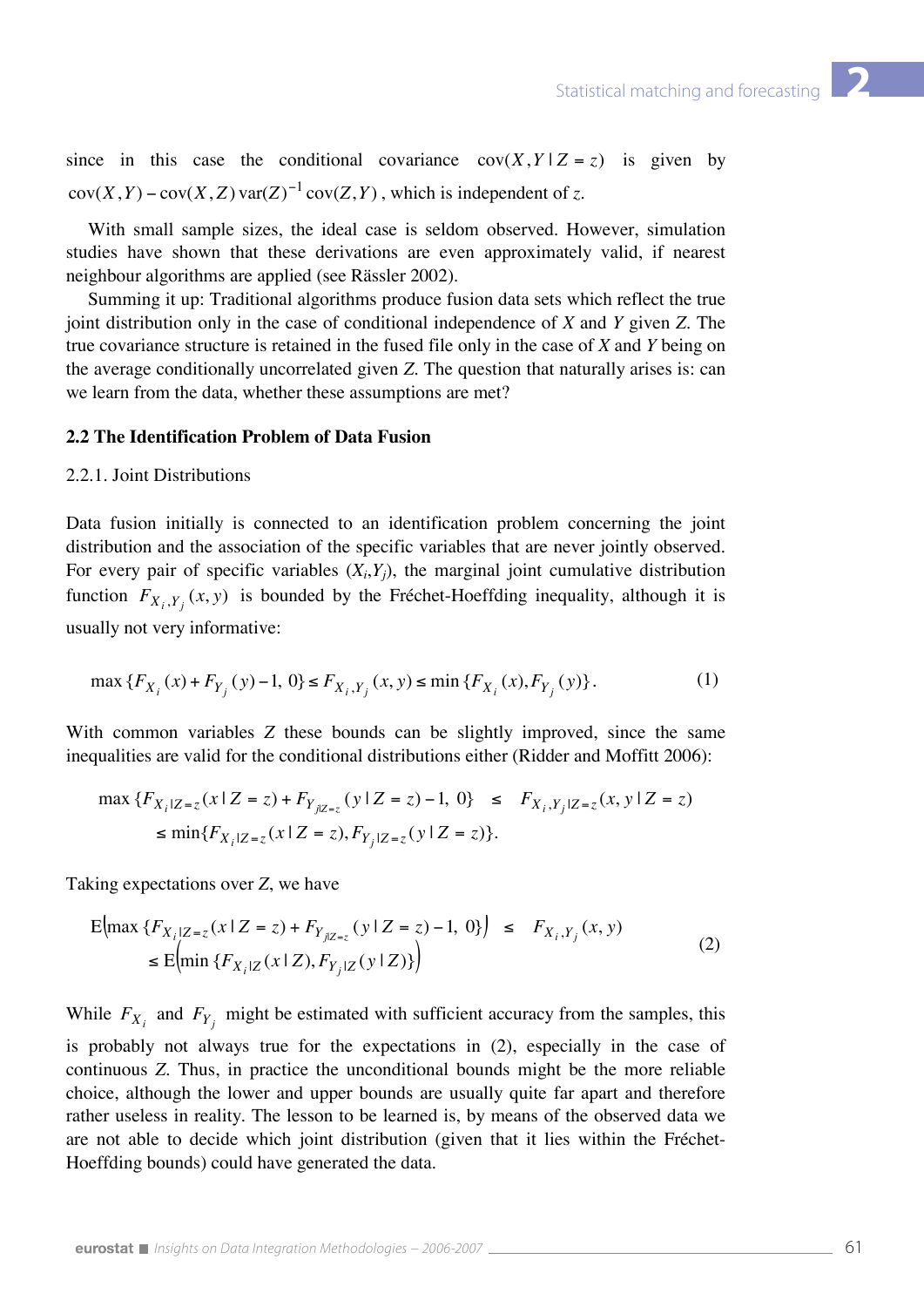#### 2.2.2 Correlation Structure

Consider, for example, a univariate common variable *Z* determining another variable *X*  which is only observed in one file. Suppose first that *X* and *Z* be linearly dependent, i.e., let the correlation  $\rho_{ZX} = 1$ , and thus  $X = a + bZ$  for some real-valued *a* and *b* ( $b \ne 0$ ). The correlation between this common variable *Z* and a variable *Y* in a second file may be  $\rho_{ZY}$  = 0.8. It is easy to see that the unconditional correlation of the two variables *X* and *Y* which are not jointly observed is determined by *Z* with  $\rho_{XY} = \rho_{a+bZY} = \rho_{ZY} = 0.8$ . If the correlation between *X* and *Z* is less than one, say 0.9, we can easily calculate the possible range of the unconditional association between *X*  and *Y* by means of the determinant of the covariance matrix which has to be positive semidefinite; i.e., the determinant of the covariance matrix cov(*Z,Y,X*) must be positive or at least zero, see, e.g., Cox and Wermuth (1996).

 Given the above values and setting the variances to one without loss of generality, the covariance matrix of (*Z,Y,X*) is

$$
cov(Z, Y, X) = \begin{pmatrix} 1 & 0.9 & 0.8 \\ 0.9 & 1 & cov(X, Y) \\ 0.8 & cov(X, Y) & 1 \end{pmatrix}
$$

with

$$
det(cov(Z, Y, X)) = -cov(X, Y)^{2} + 2 \cdot 0.72 cov(X, Y) - 0.45.
$$

Calculating the roots of  $det(cov(Z, Y, X)) = 0$ , we get the two solutions  $cov(X, Y) =$  $0.72 \pm \sqrt{0.0684}$ . Hence we find the correlation bounded between [0.4585, 0.9815]; i.e., every value of the unknown covariance  $cov(X, Y)$  greater than 0.4585 and less than 0.9815 leads to a valid and thus feasible covariance structure for (*Z,Y,X*). By means of the observed data we are not able to decide which covariance matrix could have generated the data, provided that it is positive semidefinite.

 Bearing these identification problems in mind, note that traditional data fusion algorithms make specific implicit assumptions (conditional independence or at least conditional uncorrelatedness on average) about the data. The need for alternative approaches that overcome these assumptions is obvious, although little research has been done in the literature so far.

 Only few approaches, basically three different procedures, have been published to assess the effect of alternative assumptions about the inestimable correlation structure. One approach is due to Kadane (2001; reprinted from 1978), generalized by Moriarity and Scheuren (2001). The next approach dates back to Rubin and Thayer (1978), it is used to address data fusion explicitly by Rubin (1986), and generalizations are presented by Moriarity and Scheuren (2003). Both approaches use regression based procedures to produce synthetic data sets under various assumptions on this unknown association.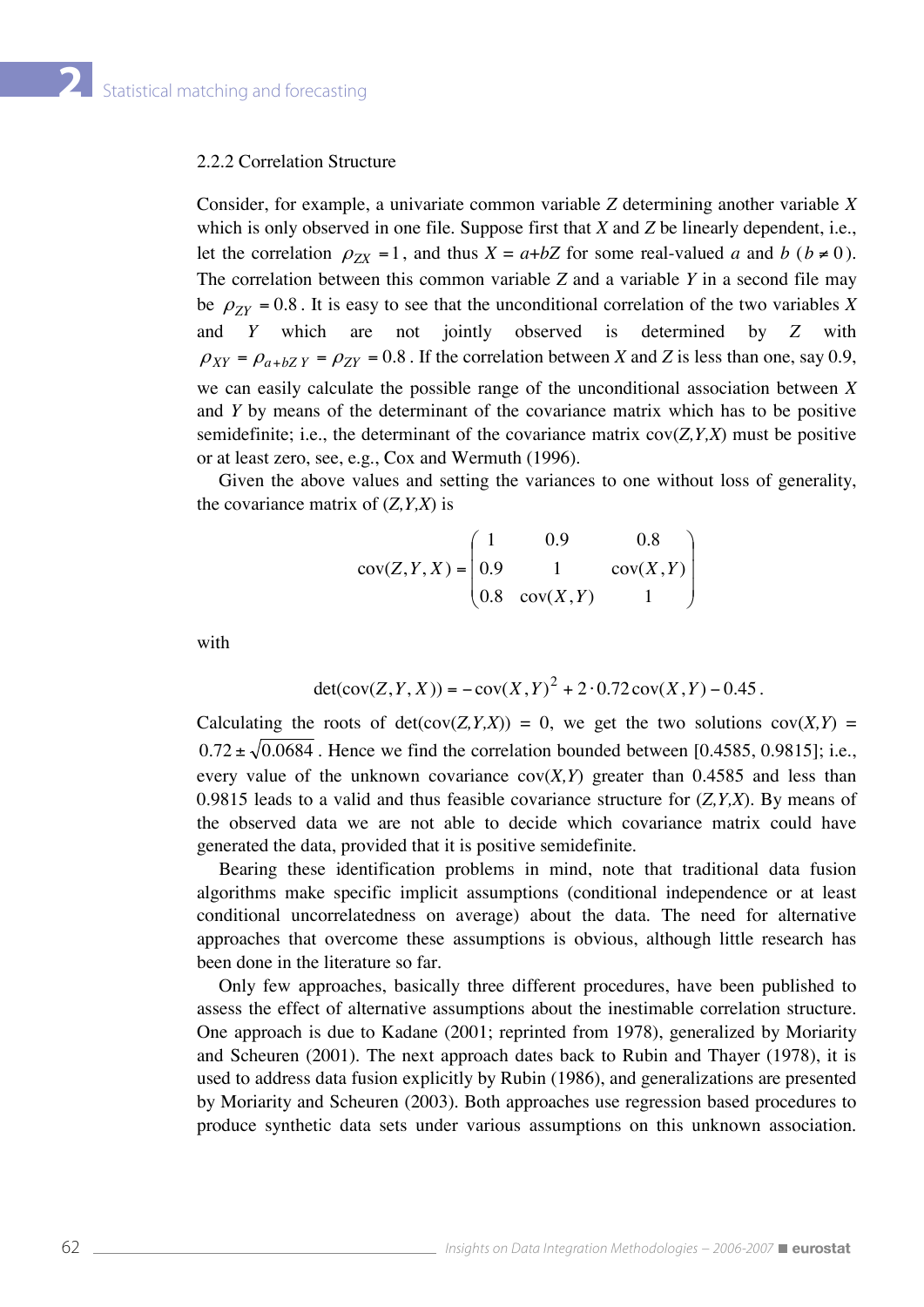Finally, a full Bayesian regression approach using multiple imputations is first given by Rubin (1987, p. 188), and then generalized by Rässler (2002).

# **3. Calculation of Feasible Correlations**

To ease notation, we again set all variances equal to 1. Consider again the correlation matrix  $\Sigma = \text{cov}(Z, Y, X)$  of all observed variables. Recall that Z is the vector of variables observed in both samples; *Y* and *X* are the vectors of variables which are only observed in sample *A* and *B*, respectively. The matrix  $\Sigma$  and its inverse can be partitioned corresponding to the partition of the complete data vector (*Z,Y,X*), to give

|  | $\left[\begin{array}{cc} \Sigma_{ZZ} & \Sigma_{ZY} & \Sigma_{ZX}\end{array}\right]$ |                                                              |  | $\left(\sum ZZ \quad \sum ZY \quad \sum ZX\right)$ |
|--|-------------------------------------------------------------------------------------|--------------------------------------------------------------|--|----------------------------------------------------|
|  | $\Sigma =  \Sigma_{YZ} \Sigma_{YY} \Sigma_{YX} $                                    | $\Sigma^{-1} = \left  \sum^{YZ} \sum^{YY} \sum^{YX} \right $ |  |                                                    |
|  | $\sum_{XZ} \sum_{XY} \sum_{XX}$                                                     |                                                              |  | $\sum^{XZ} \sum^{XY} \sum^{XX}$                    |

In the case of data fusion,  $\Sigma_{YX}$  consists of the correlations between variables that are never jointly observed and may therefore not be directly estimated from the data. However, as we will discuss below, there is information in the data about their feasible values.

 Correlation matrices have to be positive semidefinite; apart from the case of exact linear dependence they are positive definite. We will ignore this distinction and assume positive definiteness, since an exact linear relationship never occurs in sample data (or can be easily detected and removed).

All other submatrices of  $\Sigma$  apart from  $\Sigma_{YY}$  can be estimated from the two samples. Therefore,  $\Sigma$  is only partially determined; since we know that it has to be positive definite,  $\Sigma$  is called a partial positive definite matrix. Finding the set of feasible correlation matrices in this case is a special application of what is called matrix completion problems in matrix theory; we are interested in positive definite completions of Σ.

Due to the special structure of Σ, a positive definite completion of Σ always exists. Moreover, there is a unique positive definite completion, whose determinant is maximal, and this matrix is the unique one whose inverses has zeros in those positions corresponding to the unspecified entries in  $\Sigma$ , i.e.  $\Sigma^{YX} = 0$  (see Grone et al. 1984). Consider now the matrix  $\sum_{Y}^{*}$  of partial covariances of *X* and *Y* given *Z*, i.e. the covariance matrix of the residuals of linear least squares regression of every component of *X* and *Y* on all components of *Z*. (Notice that partial covariances and conditional covariances are different concepts. In case of multivariate normality these matrices coincide, whereas in general the two concepts produce different results.)

 $\Sigma_{YX|Z}^*$  can be easily derived from the simple correlation matrix as the Schur complement of  $\Sigma_{ZZ}$  in  $\Sigma$  (see e.g. Whittaker 1990, p.135):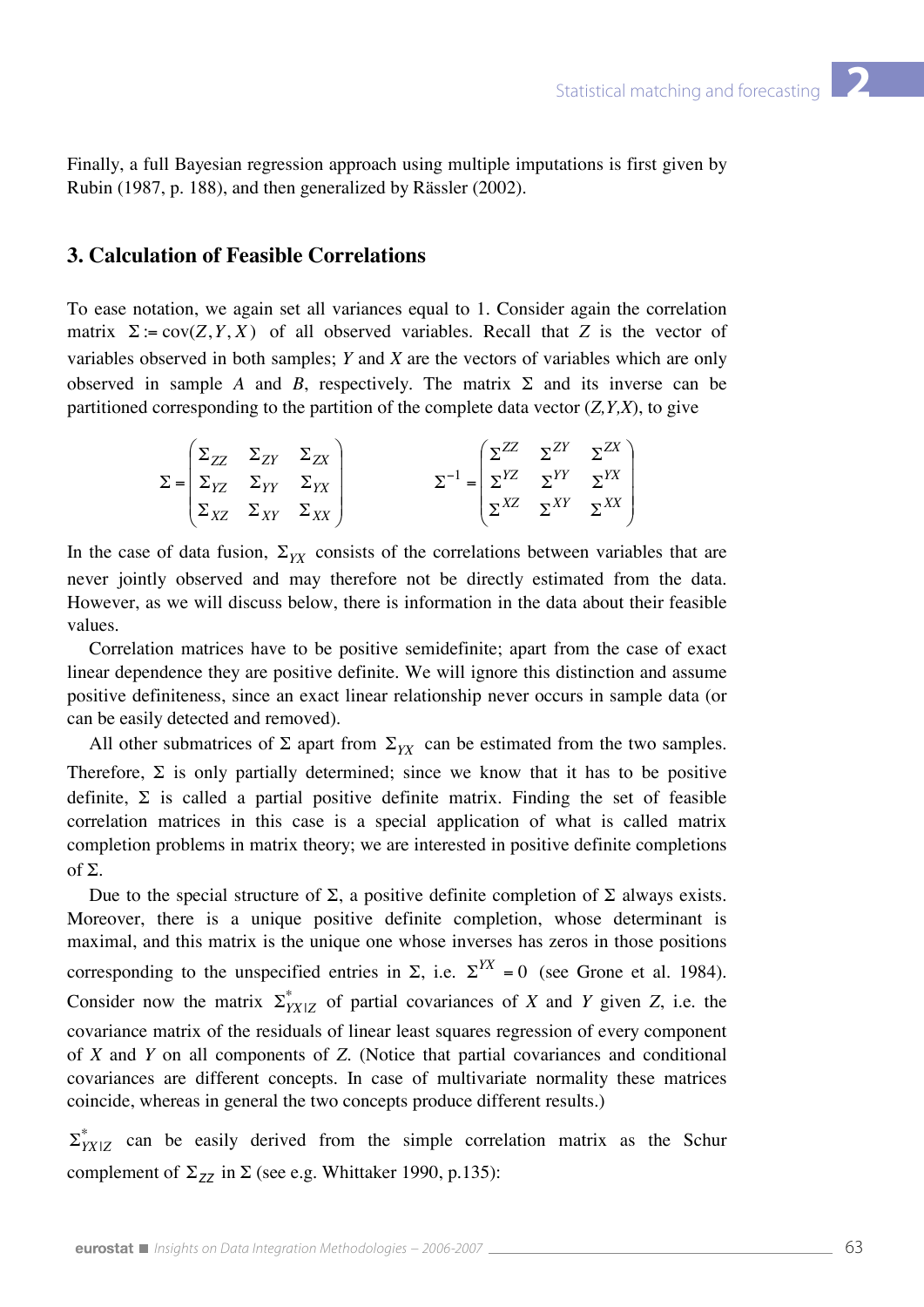$$
\Sigma_{YYIZ}^{*} = \begin{pmatrix} \Sigma_{YYIZ} & \Sigma_{YXIZ} \\ \Sigma_{XYIZ} & \Sigma_{XXIZ} \end{pmatrix} = \begin{pmatrix} \Sigma_{YY} & \Sigma_{YX} \\ \Sigma_{XY} & \Sigma_{XX} \end{pmatrix} - \begin{pmatrix} \Sigma_{YZ} \\ \Sigma_{XZ} \end{pmatrix} \Sigma_{ZZ}^{-1} \begin{pmatrix} \Sigma_{ZY} & \Sigma_{ZX} \end{pmatrix} \tag{3}
$$

There is an interesting relationship between the partitioned inverse of  $\Sigma$  and the partial covariance matrix: The term  $\Sigma^{YX} = 0$  if and only if the partial correlations between *X* and *Y* given *Z* vanish, i.e.  $\Sigma_{YX|Z} = 0$  (Whittaker 1990, p. 144). Hence zero partial correlations given *Z* maximize the determinant of Σ among all feasible correlation matrices; the corresponding simple correlations being  $\Sigma_{YX} = \Sigma_{YZ} \Sigma_{ZZ}^{-1} \Sigma_{ZX}$ . Notice that in case of normality, this is the correlation matrix of the fused data set that traditional algorithms create.

 Positive definiteness places restrictions on the feasible correlations between *X* and *Y.*  In general it is a difficult task to describe the set of feasible values in closed form. Kadane (2001) and Moriarity and Scheuren (2001) provide formulae for univariate *X*  and univariate *Y* with multivariate *Z*. For multivariate *X* or multivariate *Y*, no closed form yet exists in the literature. One way to numerically tackle this problem is via grid search over all possible completions of  $\Sigma$  and deciding for every value if the completion is positive definite; see Rässler (2002) for an example of this approach.

 In the following, we show that even in case of either multivariate *X* or multivariate *Y*  (though not both), one can derive the range of all feasible solutions analytically.

Let (without loss of generality) *X* be univariate, i.e.  $\Sigma_{XX} = 1$ , so that  $\Sigma_{ZX}$  and  $\Sigma_{YX}$ are column vectors. Since all leading principal submatrices of  $\Sigma$  are fully specified and (by assumption of consistency) positive definite, the positive definiteness of  $\Sigma$  is equivalent to the determinant of  $\Sigma$  being positive, i.e.  $det(\Sigma) > 0$ . Partitioning  $\Sigma$  and using a standard argument on the determinant of a partitioned matrix leads to the following condition:

$$
\left(\Sigma_{ZX}^{\prime} \quad \Sigma_{YX}^{\prime}\right) \begin{pmatrix} \Sigma_{ZZ} & \Sigma_{ZY} \\ \Sigma_{ZY}^{\prime} & \Sigma_{YY} \end{pmatrix}^{-1} \begin{pmatrix} \Sigma_{ZX} \\ \Sigma_{YX} \end{pmatrix} < 1\tag{4}
$$

The inverse can be written in closed form:

$$
\begin{pmatrix} \Sigma_{ZZ} & \Sigma_{ZY} \\ \Sigma_{ZY} & \Sigma_{YY} \end{pmatrix}^{-1} = \begin{pmatrix} \Sigma_{ZZ}^{-1} \left( \mathbf{I} + \Sigma_{ZY} C \Sigma_{ZY} \Sigma_{ZZ}^{-1} \right) & -\Sigma_{ZZ}^{-1} \Sigma_{ZY} C \\ -C \Sigma_{ZY} \Sigma_{ZZ}^{-1} & C \end{pmatrix} =: \begin{pmatrix} A & B \\ B' & C \end{pmatrix}
$$

with  $C := (\Sigma_{YY} - \Sigma_{ZY}' \Sigma_{ZZ}^{-1} \Sigma_{ZY})^{-1}$ .

After straightforward calculation (4) evolves into

$$
\Sigma'_{YX} C\Sigma_{YX} + 2\Sigma'_{ZX} B\Sigma_{YX} + \Sigma'_{ZX} A\Sigma_{ZX} < 1. \tag{5}
$$

 From this inequality, the geometric shape of the set of feasible correlations can be determined. Since *C* is positive definite, the set of possible vectors  $\Sigma_{YX}$  satisfying (5) is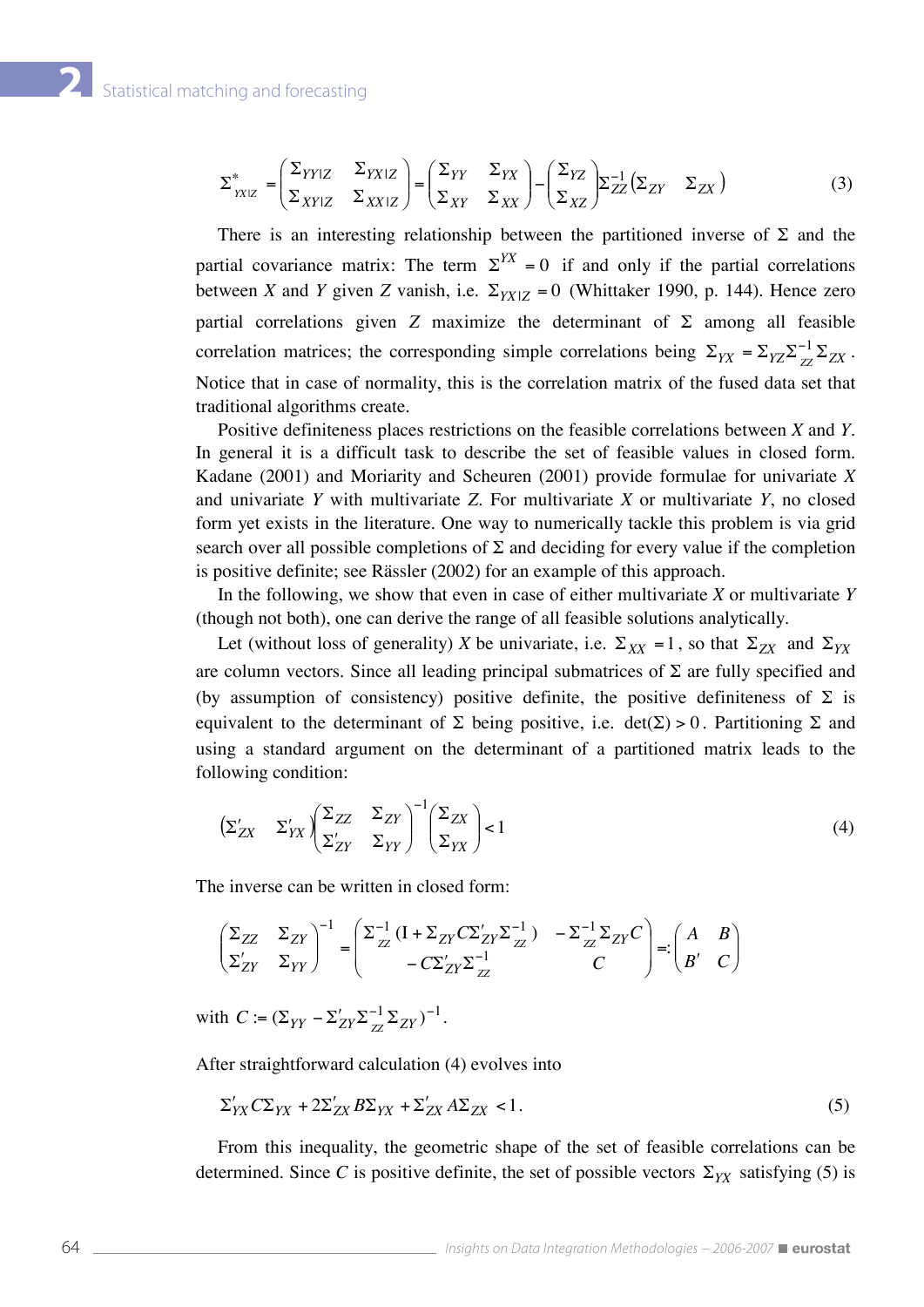the interior of an *n*-dimensional ellipsoid (*n* being the dimension of vector *Y*). Transforming (5) into the normal form of an ellipsoid in order to be able to calculate its centre and axes, we get

$$
(\Sigma_{YX}+C^{-1}B'\Sigma_{ZX})'\cdot \widetilde C\cdot (\Sigma_{YX}+C^{-1}B'\Sigma_{ZX})<1
$$

with  $\widetilde{C} := (1 + \Sigma_{ZX}^{\prime} (BC^{-1}B' - A)\Sigma_{ZX})^{-1}C$ .

Thus, the centre of the ellipsoid is  $-C^{-1}B'\Sigma_{ZX}$ . Plugging in the formulae for *B* and *C* yields

$$
-C^{-1}B^{\prime}\Sigma_{ZX}=\Sigma_{YZ}\Sigma_{ZZ}^{-1}\Sigma_{ZX}\;;
$$

from this it can be seen that the correlation vector providing zero partial correlation (which maximizes the determinant) is the centre of the ellipsoid.

Final calculations give  $1 + \sum_{XX} (BC^{-1}B' - A)\sum_{XX} = 1 - \sum_{XZ} \sum_{ZZ}^{-1} \sum_{ZX}$ , from which  $\tilde{C}$ can be computed:

$$
\widetilde{C} = \big(1 - \Sigma_{XZ} \Sigma_{ZZ}^{-1} \Sigma_{ZX}\big)^{-1} \cdot \big(\Sigma_{YY} - \Sigma_{YZ} \Sigma_{ZZ}^{-1} \Sigma_{ZY}\big)^{-1} \,.
$$

The semi-axes of the ellipsoid are in the direction of the eigenvectors of  $\tilde{C}$  (or *C*), the lengths of the semi-axes are given by  $1/\sqrt{\lambda_i}$ , where  $\lambda_i$  is the *i*-th eigenvalue of  $\tilde{C}$  (*i* = 1,…, *n*).

 The volume of the ellipsoid of feasible correlations (which is proportional to the product of the lengths of its semi-axes) might be considered as a new quality index for a data fusion process: the less volume the ellipsoid has, the greater is the explanatory power of the common variables and the less uncertainty remains for creating the fused data set.

 In some cases, the marginal distributions might restrict the set of feasible correlation matrices even further. To see this, consider again the Fréchet-Hoeffding inequality (1). The upper and lower bounds are valid bivariate distributions, whose correlation coefficients are upper and lower bounds of possible correlations given the marginals (Tchen 1980). Thus, for every pair  $(X_i, Y_j)$  of specific variables, this inequality might place an additional restriction to the feasible correlations (in case of normality every correlation can be achieved with any marginal distributions, therefore no further restriction can be imposed).

 If there are lots of ordinal variables in the samples, it is appropriate not to consider Bravais-Pearson correlation coefficients but to use association measures based on ranks. Frequently Spearman's ρ or Kendall's τ are measures of interest, even in metric settings. Since correlation matrices based on these measures also have to be positive definite (note that they can be expressed as Bravais-Pearson correlations for recoded variables), the results of this section remain valid, if consideration is upon matrices of Spearman or Kendall correlations rather than upon Bravais-Pearson correlation coefficients.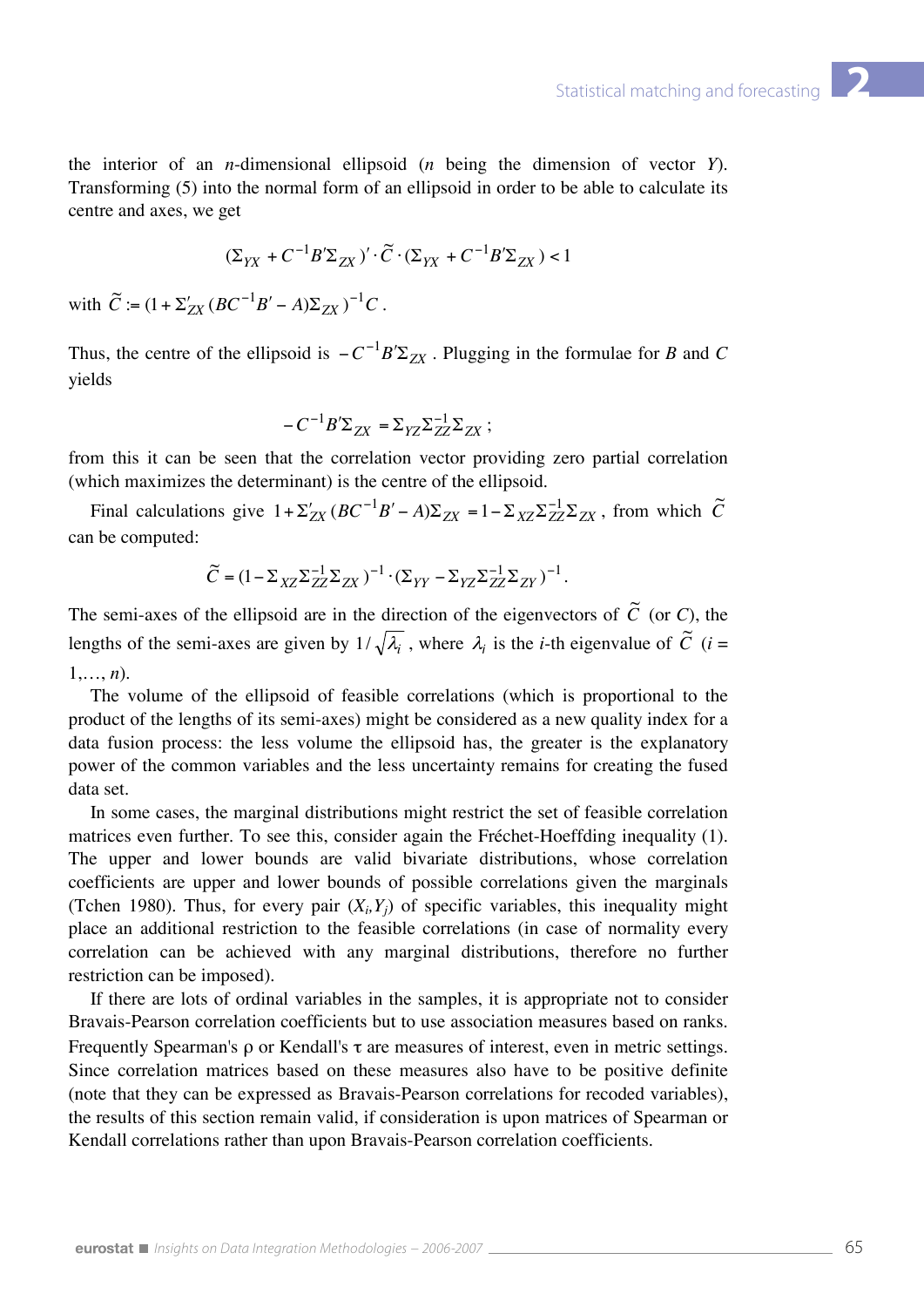### **4. Summary and Outlook**

In this paper we derived bounds for the correlations between variables not jointly observed, provided that one of the vectors of specific variables is univariate, and suggest a new quality index of data fusion which is built upon these bounds. Using our results, multiply imputed datasets can be produced according to different admissible correlation structures between *X* and *Y* by using appropriate algorithms (e.g. NIBAS, see Rässler 2002; notice that since data fusion can be viewed as a problem of missing data, multiple imputation procedures are applicable in general). Analyzing the different fused data sets can then reveal sensitivity to the different assumptions about the correlation structure between the variables that have never been jointly observed.

#### **References**

- Box G.E.P., Tiao G.C. (1992) *Bayesian Inference in Statistical Analysis*, New York, Wiley.
- Cox D.R., Wermuth N. (1996) *Multivariate Dependencies*, London, Chapman and Hall.
- Grone R., Johnson C.R., Sá E.M., Wolkowicz H. (1984) Positive Definite Completions of Partial Hermitian Matrices, *Linear Algebra and its Applications*, 58, 109-124.
- Kadane J.B. (2001) Some Statistical Problems in Merging Data Files, *Journal of Official Statistics*, 17, 423-433.
- Liu T.P., Kovacevic M.S. (1997) An Empirical Study on Categorically Constrained Matching, *Proceedings of the Survey Methods Section, Statistical Society of Canada*, 167-178.
- Moriarity C., Scheuren F. (2001) Statistical Matching: A Paradigm for Assessing the Uncertainty in the Procedure, *Journal of Official Statistics*, 17, 407-422.
- Moriarity C., Scheuren F. (2003) A Note on Rubin's Statistical Matching Using File Concatenation With Adjusted Weights and Multiple Imputations, *Journal of Business and Educational Studies*, 21, 65-73.
- D'Orazio M., Di Zio M., Scanu M. (2004) Statistical matching and the likelihood principle: uncertainty and logical constraints, *ISTAT Technical Report* 1/2004.
- Rässler S. (2002) *Statistical Matching: A Frequentist Theory, Practical Applications, and Alternative Bayesian Approaches*, Lecture Notes in Statistics, 168, New York, Springer.
- Rässler S., Fleischer K. (1998), Aspects Concerning Data Fusion Techniques, *ZUMA Nachrichten Spezial*, 4, 317-333.
- Ridder G., Moffitt R. (2006) The Econometrics of Data Combination, in Heckman, J.J., and E.E. Leamer (eds.), *Handbook of Econometrics Volume 6*, Amsterdam: North Holland (to appear).
- Rodgers W.L. (1984) An Evaluation of Statistical Matching, *Journal of Business and Economic Statistics*, 2, 91-102.
- Rubin D.B. (1986) Statistical Matching Using File Concatenation with Adjusted Weights and Multiple Imputations, *Journal of Business and Economic Statistics*, 4, 87-95.

Rubin D.B. (1987) *Multiple Imputation for Nonresponse in Surveys*, New York: Wiley.

Rubin D.B., Thayer D. (1978) Relating Tests Given to Different Samples, *Psychometrika*, 43, 3-10.